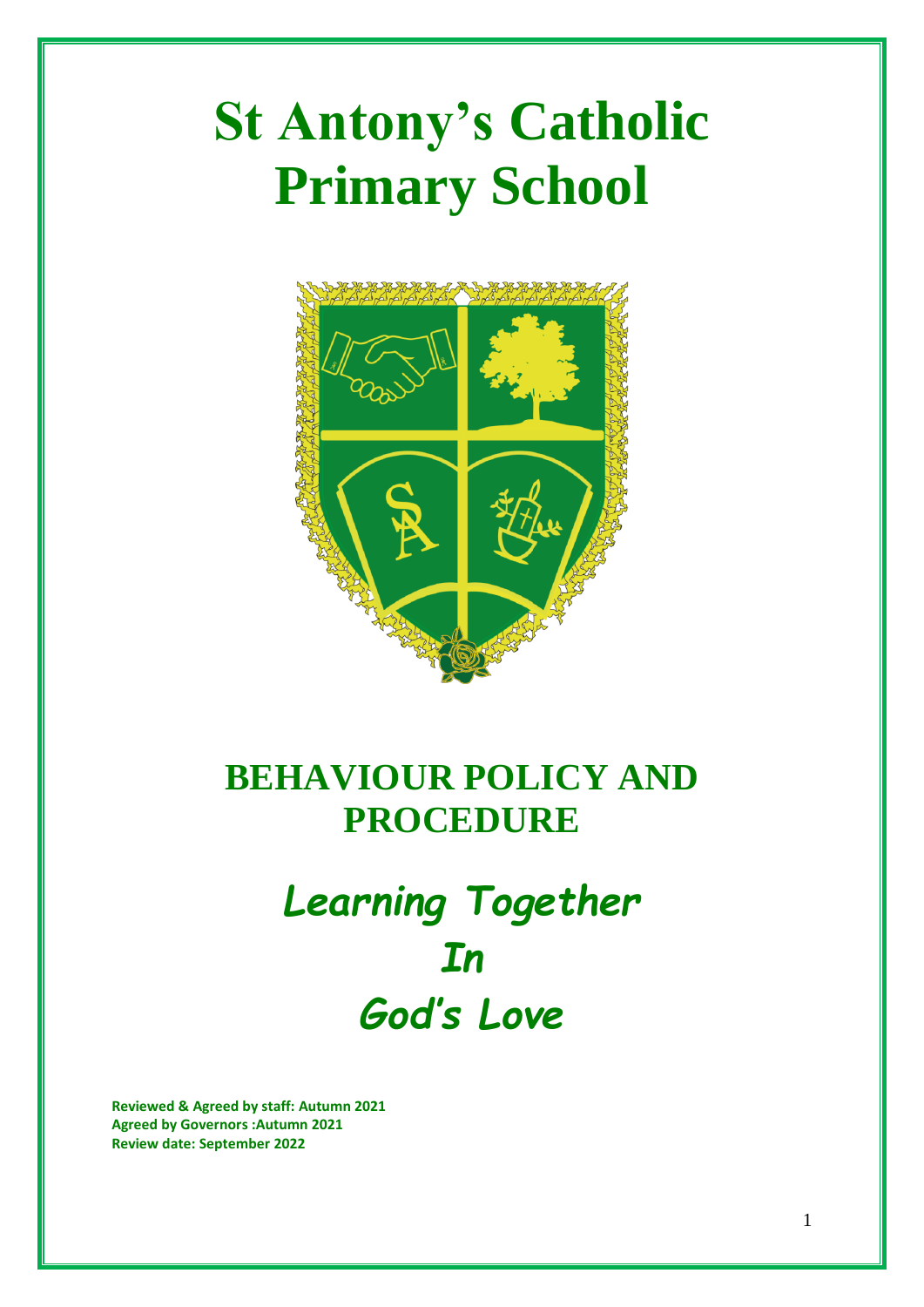## OUR MISSION STATEMENT:

## At St. Antony's Catholic Primary School we celebrate our special talents as children of God therefore**:**

- **We try to be like Jesus and always keep him in our hearts.**
- **We work together in our homes, school and parish to share our gifts and learn together.**
- **We understand that we are all different and we respect each other.**
- **We look after our world so that we may share it together in peace.**

## Our School's Behaviour Policy is heavily inspired by the words of Pope Francis and Our School's Mission and Vision Statements:

*"Education is the conduit through which we guide direct, mould and influence young minds. Teachers have an almost divine responsibility handed down to them by the greatest teacher of all ….Christ himself. Teachers must consider that every time they speak and act they represent Christ in their every word and deed. Their example is the greatest teacher of all as their 'actions always speak more profoundly than their words' (St Antony of Padua). Every child we have inspired by our example and teaching is left with an indelible mark on his/her heart and mind for the entirety of their lives. Let us ensure that the marks we leave please God and set them on a path for serving others humbly in terms of their behaviour, attitude and approach to life and all whom they encounter." Pope Francis*

## Our Vision: St. Antony's Catholic Primary School



**Our vision at St Antony's has Christ central to all we do to inspire us. We see our school as an agent of positive change which engages all stakeholders: Governors, Teachers, Parents, Children, Church and Community; while inspiring all our children from Nursery to Year 6 (the next generation of our society and the future of our community) to work collaboratively with all relevant agencies to aspire to achieve their fullest potential. Our school will function as a centre of excellence and an axis of transformation and development within our community by enabling all under our care to aspire to achieve self-actualisation through: sound Spiritual, Moral, Social and Cultural formation while embedding effective behaviour for learning, solid personal and shared philosophies with a positive, progressive and professional approach to life and living while upholding our Christian and British Values- leading to the achievement of the highest academic, socio-economic and sustainable life goals.**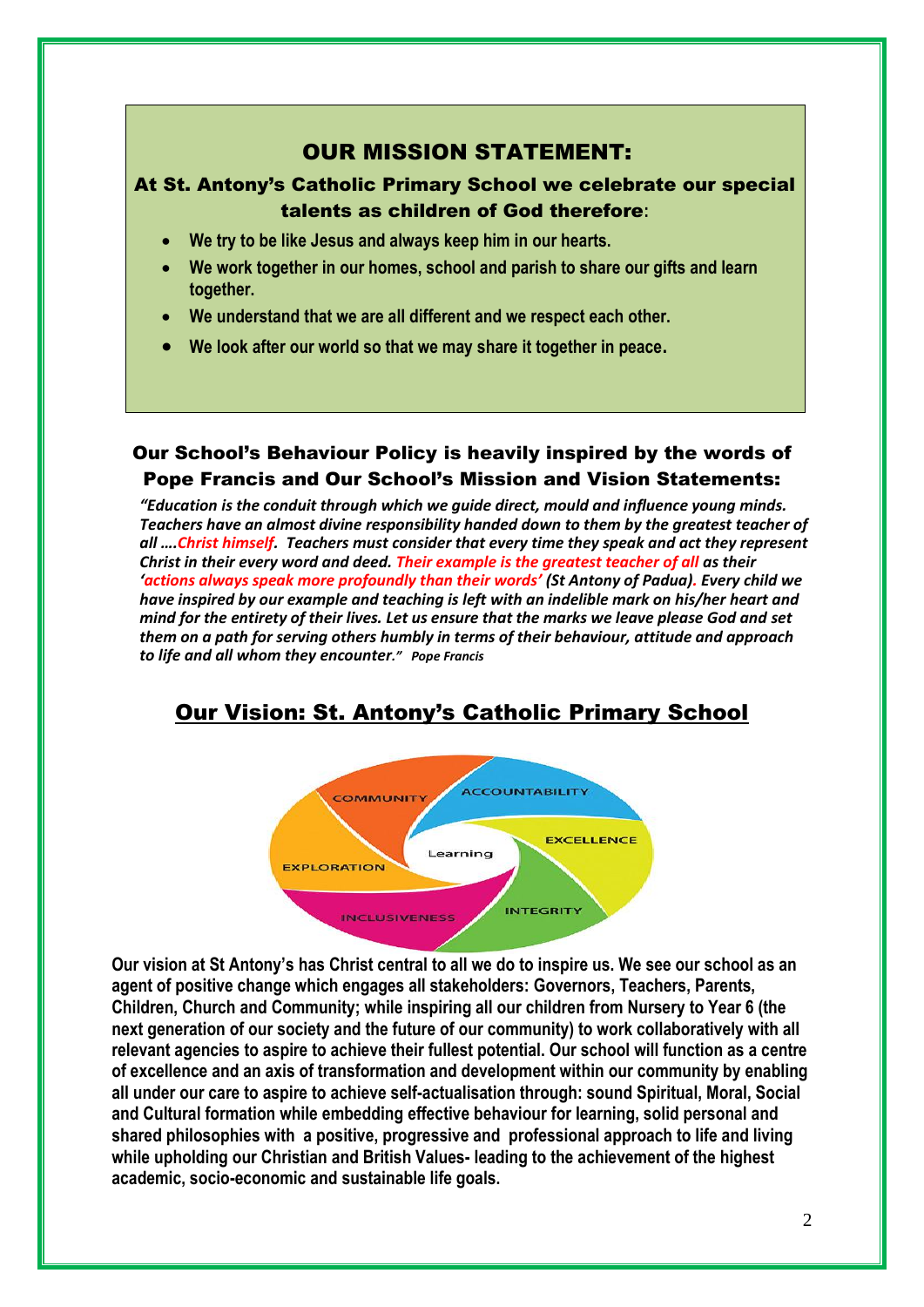## Our Behaviour Policy

Has At Its Core Point of Reference

## Our School's Golden Rules:

**All St Antony's Staff, Pupils, Parents and Governors are asked to observe The GOLDEN RULES of the school which state:**

## GOLDEN RULES

**1.** I will respect everybody and everything at all times **(this includes all school and personal property)** 

**2.** I will keep myself and others safe at all times

**(through displaying appropriate behaviours within and outside of the classroom)**

3.I will follow instructions the first time given at all times

(school rules and regulations policies and procedures are to be followed on  $1<sup>st</sup>$  instructions)

**4.** I will do my best at all times

**(All to maintain and promote the high standards of the school at all times)** By following these rules we all work, live, play and learn together in God's Love

## **School Procedures & Regulations**

**Each class across the school from Viridis/Nursery (our 2-3 year old provision) to Year 6 will have displayed (in a prominent place) our** School's Behaviour Chart **which features the three levels of behaviour /status of behaviour which may be evident at any given time based on pupils' presenting behaviours on any given day. Each morning all classes will display all pupils names listed under "ON TRACK"- as every day is an opportunity for a FRESH START. The policy is redemptive in its approach, therefore, with each new day there are new opportunities to display the desired behaviours required of all with staff actively motivating and encouraging pupils using Praise, House and Dojo points, Stickers and Stars. Children's names are only moved to CAUTION or RED ALERT based on undesirable behaviours exhibited repeatedly in class or around the school which are not in line with our Christian ethos and values. Along with the Behaviour Chart also displayed across the school in each class will be the school's GOLDEN RULES, REWARDS and SANCTIONS charts these act as points of reference for staff, parents and pupils alike:**

|                  | <b>ST ANTONY'S BEHAVIOUR CHART</b> |                             |
|------------------|------------------------------------|-----------------------------|
| <b>VON TRACK</b> | <b>CAUTION</b>                     | <b>RED</b><br><b>ALERT!</b> |
| Grace            | <b>Amber</b>                       |                             |
| Goldie           |                                    |                             |
|                  |                                    | <b>Rudi</b>                 |

**The Behaviour Chart, Golden Rules, Rewards and Sanctions are the same throughout the school from Nursery to Year 6 for consistency- so that the behaviour policy and procedures are reinforced and consolidated year on year from EYFS to Year 6.**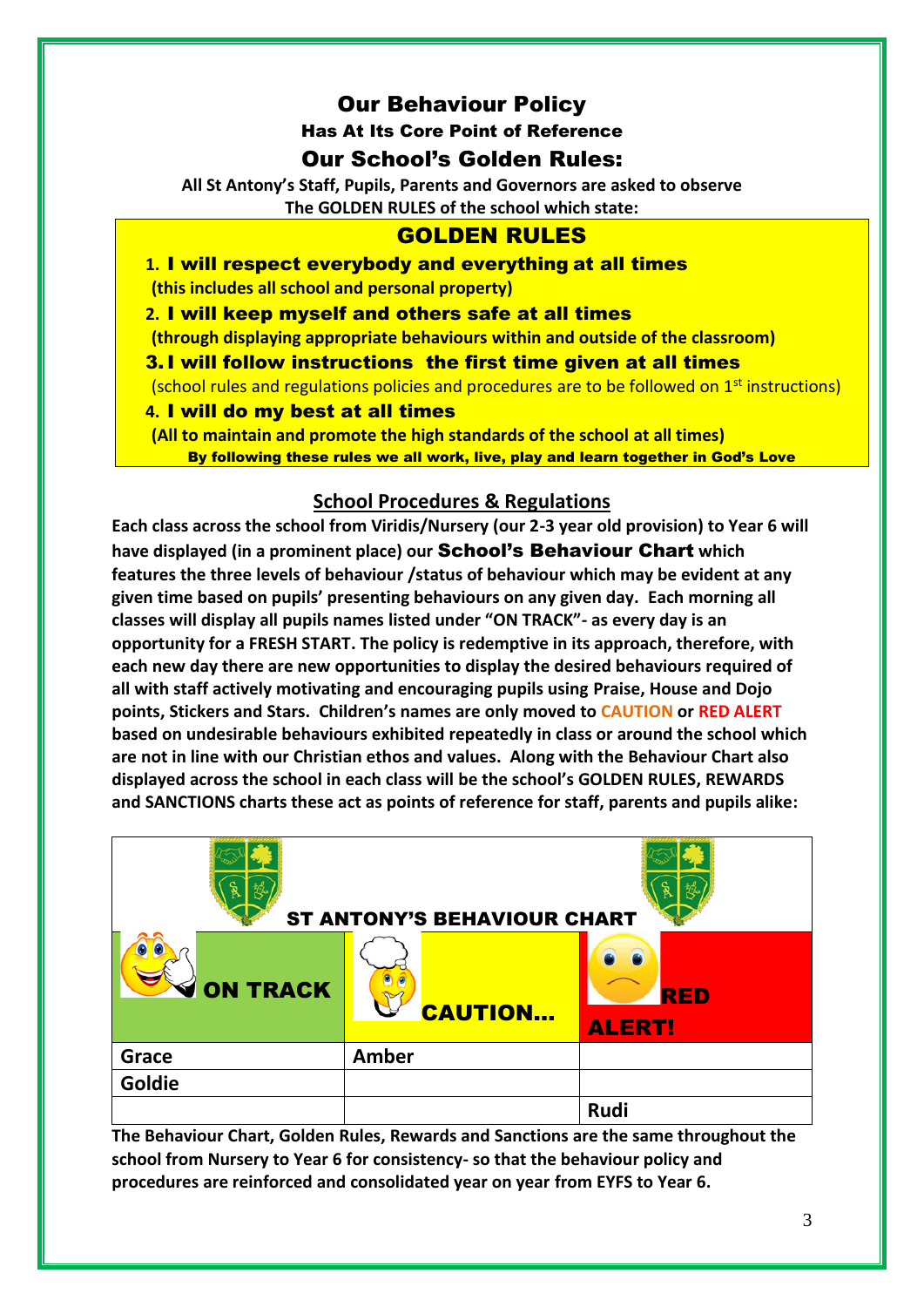**The behaviour chart will inform and aid SLT, Inspectors, SIP/SIAs, and Governors visiting classes with assessing at a glance the level of compliance on the part of pupils in terms of their learning behaviour-without having to disrupt learning sessions.**

**The youngest pupils who are emergent readers, are able to link the colours on the chart to the attendant behaviours they represent and therefore they are aware that: to be on** Green = Good **and to be on** RED=Is Not Good.

**Positive behaviours are to be encouraged, reinforced and rewarded at all times at St Antony's. All children will begin each day** "ON TRACK" **and will be encouraged and motivated to stay on track by being rewarded with: praise, stickers, House/Dojo points, individual, group or table points, certificates and other tangible rewards both inside and outside of classes as well as at weekly Awards Assemblies and Annual Awards Ceremonies.** 

**Children who are on track all term and year will be publically rewarded at special assemblies as well as at award ceremonies held at the end of year-they will receive a HEAD TEACHER AWARD at the End Of Year Award Ceremonies held for each phase group with staff, parents, Parish Priests their peers, invited guests and Governors present.**

**Any member of staff (Class Teachers, TAs, HLTAs, Specialists, Mid-Days, and Dinner Ladies) may** reward children **at any time in accordance with promoting and embedding the school's behaviour policy and ethos. This makes the children aware that all the adults across the school are to be shown due respect and their respect for the staff and our golden rules will be rewarded tangibly. Conversely,** any staff member may apply sanctions **as and where appropriate, at any time needed: during class time, morning play and lunch times or during before and after school clubs, at dismissal time, lunch times, during PE sessions or on trips for consistency in promoting the desired behaviours required of all and the application of the policy across the school.** 

**Those children who fail to adhere to school rules will face the following consequences:**

A First warning ~ Verbal reminder and **a 'DOT' under 'CAUTION' with a specific time frame given to the child to get 'BACK ON TRACK' e.g. 'Amber, you have 1 minute to get back to work'.**

A Second warning: Name moved to **Caution**- with another verbal caution and time frame given **for the child to get 'BACK ON TRACK' e.g. 'Amber, I've asked you to get back to work and stop talking….you have just 1 more minute to settle down'**

#### If a Third Warning has to be given: The child's **NAME IS MOVED ON TO RED** ALERT**-**

**Depending on the infringement and the child's attitude and approach to being corrected this action may stop at the moving of the name on the behaviour chart especially if the child displays immediate compliance. Should the child present instead, with defiant and refusal behaviours a 'Time Out' should be applied** in the class' time out corner/area/table **or the** time out may be served in another class where the **CT/TA/HLTA must ensure pupils complete a** T**ime out Sheet or have one filled out for children across EYFS/Reception. This form is to be completed by the child himself/herself across KS1 and KS2 while reflecting on their behaviour whether the TIME OUT is taken in their own class or in a partner class.** Once the **Time Out Sheet** or the child's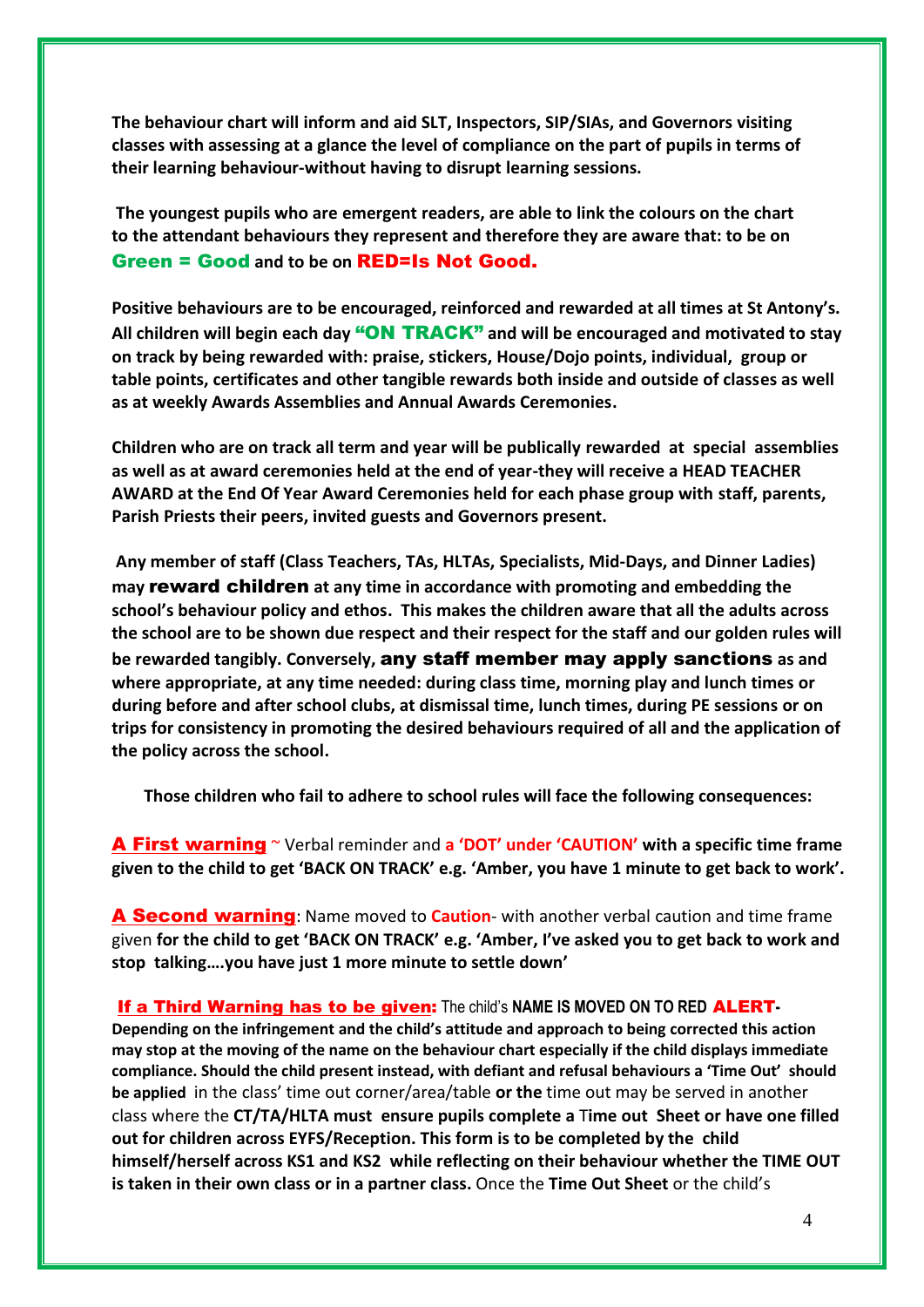**Behaviour Book** (in the case of a child with this type of intervention in place) is completed with an entry; the child should then continue with their class work in silence for the rest of the time out period until the time out is fully served.

**Time out sessions are for a fixed period of time depending on the infringement and the time needed for the child to reflect and recover.** A recomended time out session for children across EYFS would be for 3-5minutes with teacher discretion applied one way or another. 5-10 minutes are recommended as a rule of thumb across the lower school (KS1) and 15-30 minutes across KS2. Staff may apply professional judgement and descretion regarding individual children who may need more time away from their class to fully settle down, cease being distracted or being the destractor and regain their composure. In the upper school a longer period for time out may be warranted depending on the infringement and the severity of the disruptive or undesirable behaviour and its overall impact on the class and other learners. While on an extended time out for a morning or an afternoon, the child in question is required to complete the same work being covered by their class to the same expected standard. Teaching staff will intermitently check to ensure the child is being fully compliant and meeting the expectations set.

### PARTNER CLASSES ARE USUALLY AS FOLLOWS:

**Y6**  $\longleftrightarrow$  5 Y4  $\longleftrightarrow$  Y<sub>3</sub> Y<sub>2</sub>  $\longleftrightarrow$  Y<sub>1</sub> R  $\longleftrightarrow$  N

**Staff also have the flexibility to send a pupil to a member of SLT or a Cohort/Phase Lead in any area across the school as is appropriate for the infringement- some children may be sent to another Phase Group across the school, as some actions are more serious and may warrant the child being sent to a Phase Lead or a member of SLT in another part of the school in an effort to distance the child from their peer/year group.** In the latter cases the child is usually escorted by the CT/HLTA/EA of the class with the intention of giving an explanation of the reason that the child has been brought to the member of the Leadership Team/Phase lead for their reflection /time out. For example: a child from KS1 may be sent to KS2 and a child from EYFS to KS1.

#### **The Role of the Adult in** Time Out **situations is to:**

- **Talk to the child in a calm manner**
- **Use child level eye contact, crouch down to their level and speak with pupil firmly**
- **Be specific with explaining about why they are in timeout if the child is in EYFS/KS1 or let them identify and clarify why they are in Time Out if they are in KS2**
- **Ensure communication is consistent and clear. All adults must use the same language and approach: e.g. 'You're in timeout because you have broken one or more of our School's Golden Rules…which rule(s) have you broken? How can you make things better? List specific steps you will take after this…. Or ….upon your return to make things better?**
- **Remain near the child to monitor as S/he fills in the Time Out/reflection form/Behaviour Book**
- **The same adult if possible should return after a short while and talk to the child at their eye contact level if appropriate to state: 'time out is finished you are now to return to…….. I am expecting you to….. What will you do differently when you get back to class?**
- **Take them by the hand (if EYFS/KS1 or escort them back if KS2) and help them to reengage/integrate back into the main class/ activity**
- **Reinforce that they are starting afresh and ….the incident is now over…it's time to begin again and to redeem themselves and follow the rules**

### **\*If the inappropriate behaviour persists**: A Fourth Warning is given if this occurs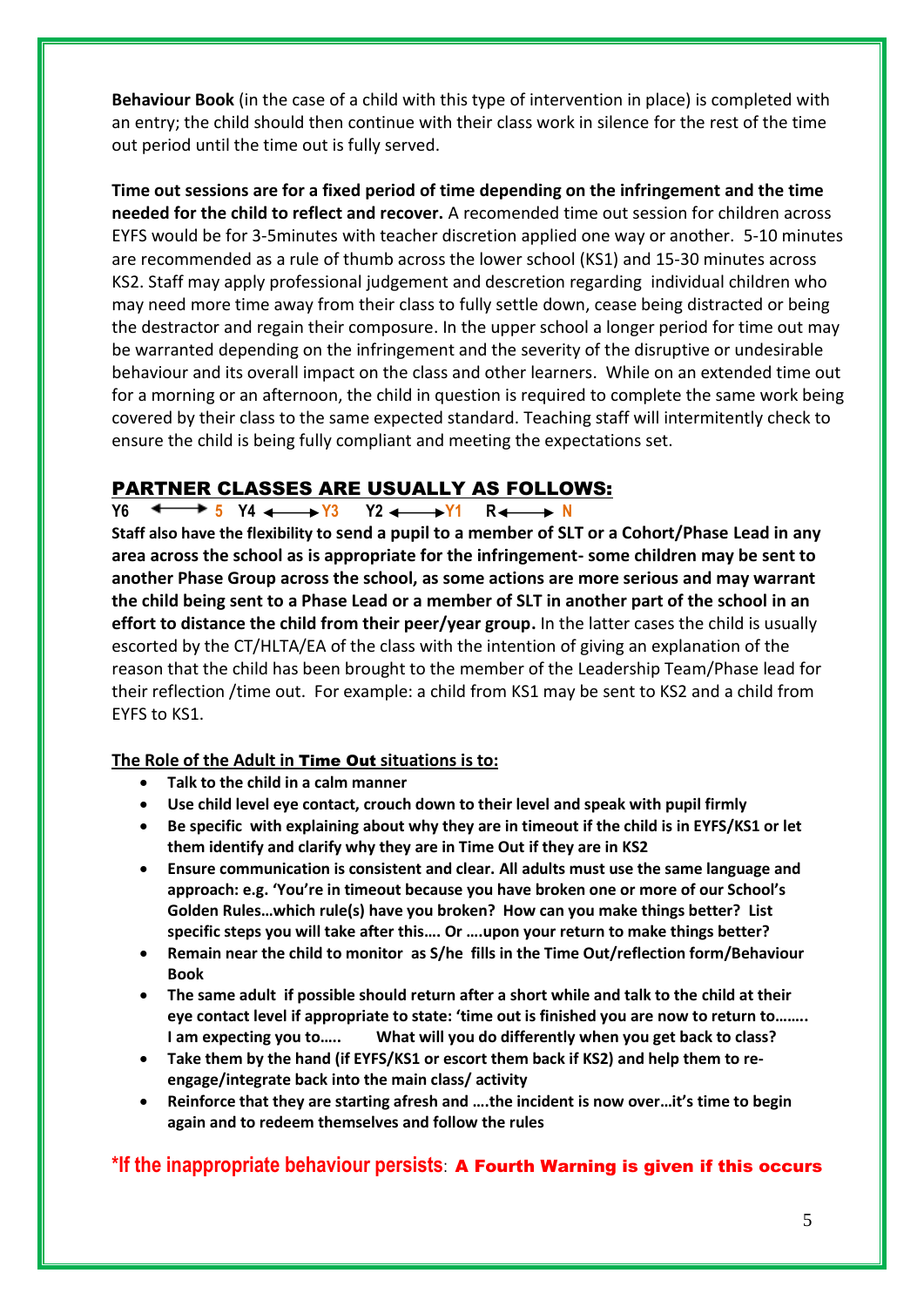The **child is sent to 'Reflect' to the** Phase/Shadow Leader's Office/ classroom or to the Learning Mentor for support or even to the Head Teacher if the presenting behaviour warrants it.

**A Referral form/Entry in the child's behaviour Book must be completed as a matter of record indicating why the child was sent to Reflect. For serious incidents children can be sent straight to REFLECT with a member of SLT/SENCO/Phase Lead (if necessary or to the Head Teacher) immediately or if they fail to accept and follow previous sanctions given by Phase Leaders/SLT/Deputy or if they are being grossly disrespectful, disruptive, oppositional, difficult and uncooperative and not responding appropriately to CT/EA/HLTA's directives.** 

Phase Leaders / SLT will strictly supervise and manage those pupils on REFLECT on a daily basis. Learning and Behaviour Mentors may be deployed to work 1to1 with them if appropriate. **Parents may be called for pupils on this sanction level but only if warranted. The Learning Mentor and SENCO are to track those sent on REFLECT repeatedly and follow up by putting in place a Pastoral/ Behaviour Support Programme/Plan (PSP/BSP) with parents' involvement-this may involve pupils via their parents being referred to the School Therapist, Triple P, Stepping Stones, CAMHS or the LBN Behaviour Support Programme.** 

**If necessary a referral must be made to The School's Drama Therapist, CAMHS and or to the EARLY HELP programme with a view to supporting the family with management of challenging behaviours being presented by the child.**

**If children have repeatedly receive time outs for inappropriate behaviours Class Teachers, Cohort Leads, Phase Leads ort the Head Teacher will formally meet with the parent/carer of the child. These meetings should be triangulated with the** class teacher, Phase Leader or Head Teacher present with the parent to discuss the matter with a view to initiating actions to effectively address the presenting undesirable displays of behaviour. The meeting will be recorded and a copy of the notes provided to the parents should they request same.

#### Sanctions for Inappropriate/Undesirable Behaviours:

**This behaviour policy acknowledges the school's legal duties under the Equality Act 2010, in respect of safeguarding all pupils inclusive of those with Special Educational Needs and Disabilities (SEND). The sanctions for inappropriate behaviours are listed below in accordance with the Department for Education's Guidance for all Head Teachers and School Staff** [https://assets.publishing.service.gov.uk/government/uploads/system/uploads/attachment\\_data](https://assets.publishing.service.gov.uk/government/uploads/system/uploads/attachment_data/file/488034/Behaviour_and_Discipline_in_Schools_a) /file/488034/Behaviour\_and\_Discipline\_in\_Schools

**This document states that:**

**Teachers have the power to correct and discipline pupils for misbehaviour which occurs in school and, in some circumstances, outside of school.** 

- ➢ **The power to discipline applies to all paid staff of the school with responsibility for pupils, such as Head Teachers, SLT, CTs, HLTAs, Specialists and Teaching Assistants.**
- ➢ **Head Teachers, Trustees and Governing Bodies must ensure they have a strong behaviour policy to support staff with managing behaviour, including the use of rewards and sanctions as listed below in accordance with the DFE's Behaviour and Discipline in Schools' Document –Page 8.**

**When poor behaviour is portrayed, sanctions will be implemented consistently and fairly in line with the behaviour policy of the school. St Antony's Catholic Primary School has a range of**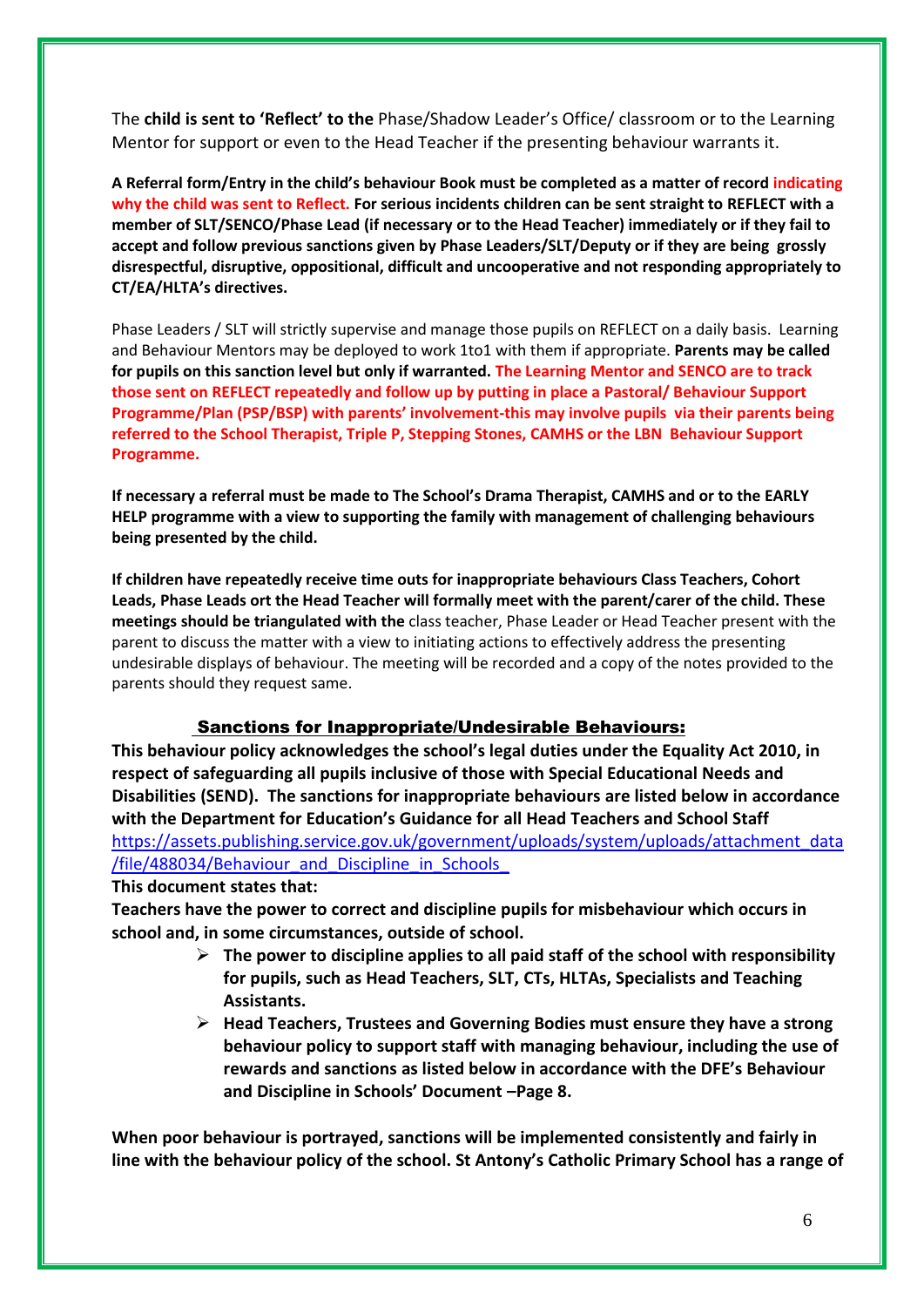**disciplinary measures clearly communicated to school staff, pupils and parents in line with DFE guidelines for all schools (Behaviour and Discipline in Schools- DfE document page 8). These include:** 

- **A verbal reprimand, warning or caution.**
- **Extra work or re-drafting unsatisfactory work until it meets the required standard.**

**• The setting of written tasks such as writing (in years 1 to 6) to explain why we should make good choices and follow the school's Golden Rules.**

**• Loss of privileges – for instance the loss of a prized responsibility such as representing the school in a competition or performance or not being able to participate in a non-uniform day or other planned whole school non-class based activity such as trips.**

- **Missing break and play time (in part or in their entirety on any given day (s) of a week)**
- **Detention including during lunch-time and after school.**

**• Doing School based Community Service or imposition of a task – such as picking up litter or weeding school gardens; tidying a classroom; helping clear up the dining hall after meal times; or removing graffiti-especially if the infringement by the pupil(s) in question included littering, vandalism or the destruction of school property.** 

**• Being placed "on report" for behaviour monitoring such as having a Behaviour Book.** 

**• In more extreme cases the school may apply a temporary (fixed term) or permanent exclusion. At St Antony's permanent exclusion of any form is always a last resort.**

**At St Antony's staff in principle do not want any child to miss their break and lunch time play and will routinely apply the full tenets of the school's Behaviour Policy to encourage full compliance to prevent this.** 

**However, children who flagrantly break school rules and breach procedures, are disrespectful to staff and their peers, disruptive and pose a deliberate distraction to their own and the learning of others in class and place themselves or others at risk will be kept in at playtimes and lunchtimes as a consequence for poor behaviour displayed in class and or on the playground** to secure their own learning, progress and safety and that of others.

**All children must show that they are willing to fully comply with the school's rules and procedures and can be trusted to be respectful of themselves and others as well as play fairly and safely before they will be allowed out at playtimes. The intension is to have excellent behaviour standards displayed by all pupils across the school.**

**Pupils behaving aggressively, losing control or becoming very angry during lunch time play outside must be sent in for lunchtime '***Reflection' on the blue bench (KS2) or brown bench (KS1)*. This action must be recorded by the person on lunch time duty who sent them in or by the Class Teacher, Phase Leader or Learning Mentor to whom they may be formerly referred. The Learning/Behaviour Mentor must apply appropriate steps to restore calm by giving guidance and advice to the child/children in question.

**Children may not as a routine miss curriculum subject areas such as PE, Music, ICT or Art and DT as punishment unless their presenting inappropriate behaviour was displayed in those classes and warrants same**-then the Behaviour Management System and Sanction would apply as it would be in any other lesson.

**Children sent to a partner class on 'Time Out' must not be excluded from any part of their curriculum work when on 'time out' but must be given their class work to complete as normal**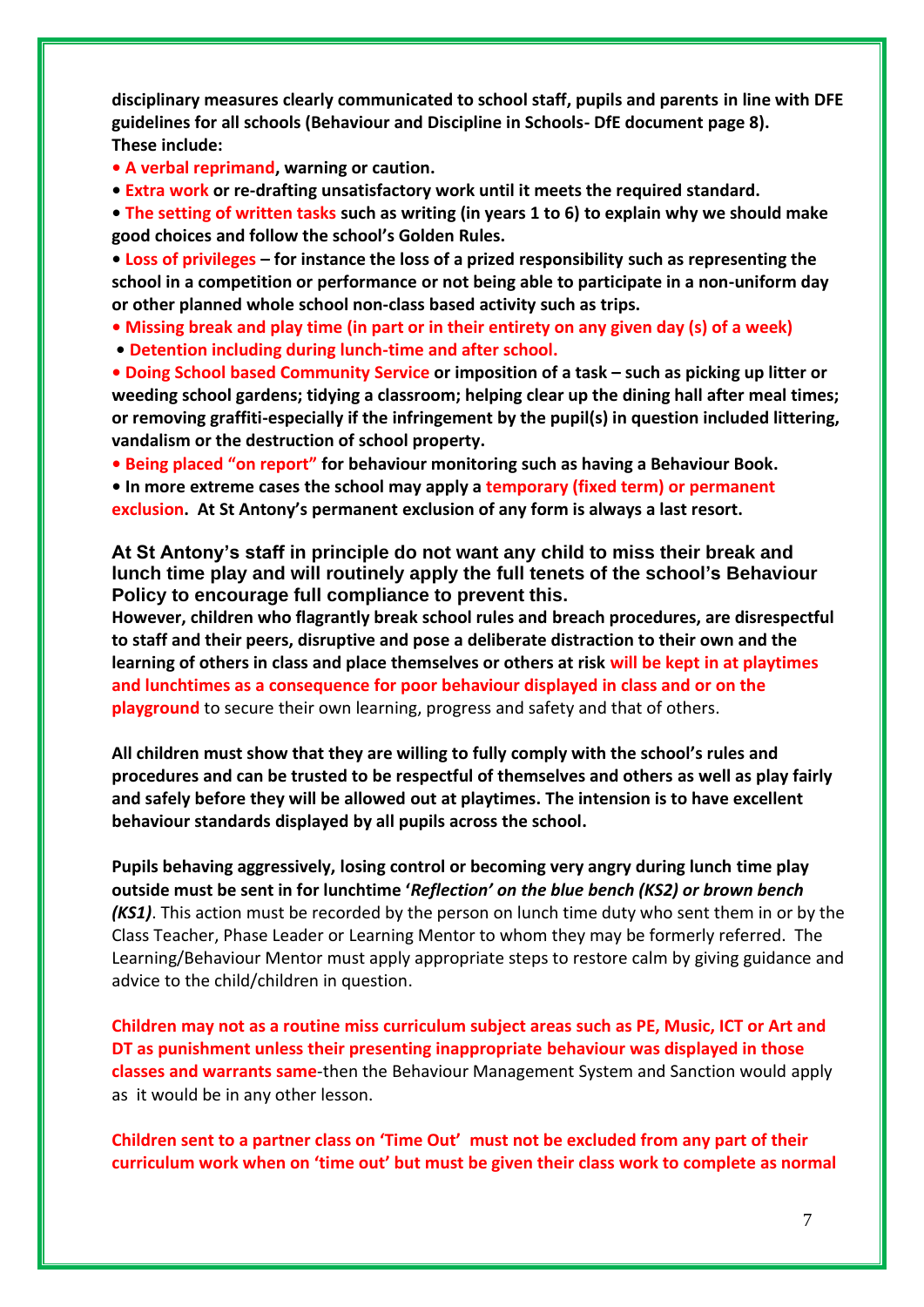**once they have completed their time out form/Behaviour Book with relevant staff.** When place on 'Time Out'-**the work set by CT/HLTAs/Specialists must be of the same standard and value as would be done in class**. The same must be done for children who are excluded from trips, competitions, performances and any special school based or outside events as they have been asked to remain in school for the day or time of the event/trip. The quality of work and the quantity of work set must be at all times set at the same levels of expectation on these occasions.

The **class teacher should also keep a record of children reaching 'time out' sanction level on a regular basis.** Children who reach time out on 3 **occasions in one-half term** must be referred to the SENCO/Behaviour/Learning Mentor for additional mentoring and behaviour support- If necessary the SENCO and School Drama Therapist must be co-opted to assess/address the issues and implement the needed support/provision.

**If an incident of extreme behaviour occurs (e.g. fighting, swearing, gross disrespect or disregard shown towards members of staff) either members of the SLT, SENCO, Learning Mentor, or Head Teacher (in that order) must be sent for immediately to intervene and assist with restoring order.**

**All time outs, reflections, absences (from school or lessons without due notification or valid reasons ultimately leading to truancy) and habitual lateness (to school and classes morning noon or afternoon) must be reported firstly to parents as a cause for concern as well as ultimately in the pupil's termly or annual school reports. Parents being made aware beforehand of pupils' behaviour breaches and contraventions in a timely manner briefly at home time or morning times at drop off or over the phone or in scheduled meetings held prior to formal reporting, is done with a view to address and eradicate the inappropriate behaviour before more formal actions need to be taken.**

**Vigilance and consistency are viewed as pre-emptive and preventative measures to minimise the escalation of low level, disruptive behaviours to major proportions whether inside or outside of classes. The school will continually promote the VIRTUES OF CHRIST and OUR CORE CHRISTIAN VALUES in our day-to-day behaviour management and use Exclusions of any form (fixed term, managed move or permanent external expulsion) as an absolute last resort.** 

All Parents will be held as supporters of the schools behaviour policy**. To this end all are invited by the Governors and Head Teacher to work in partnership with the leadership and staff to promote and maintain outstanding behaviour standards firstly `with their own child /children across the school at all levels via our Home/School Agreement which all parents are asked to sign-keeping a copy at home and the school retaining a copy as a point of reference on each child's file.** 

As a school our aim is to use positive reinforcement at all times with fair consequences related to the individual needs of each child to which the policy has to be applied in an effort to safeguard and secure the individual child's, the other learners and the staff's needs as well as that of the needs and requirements of the school.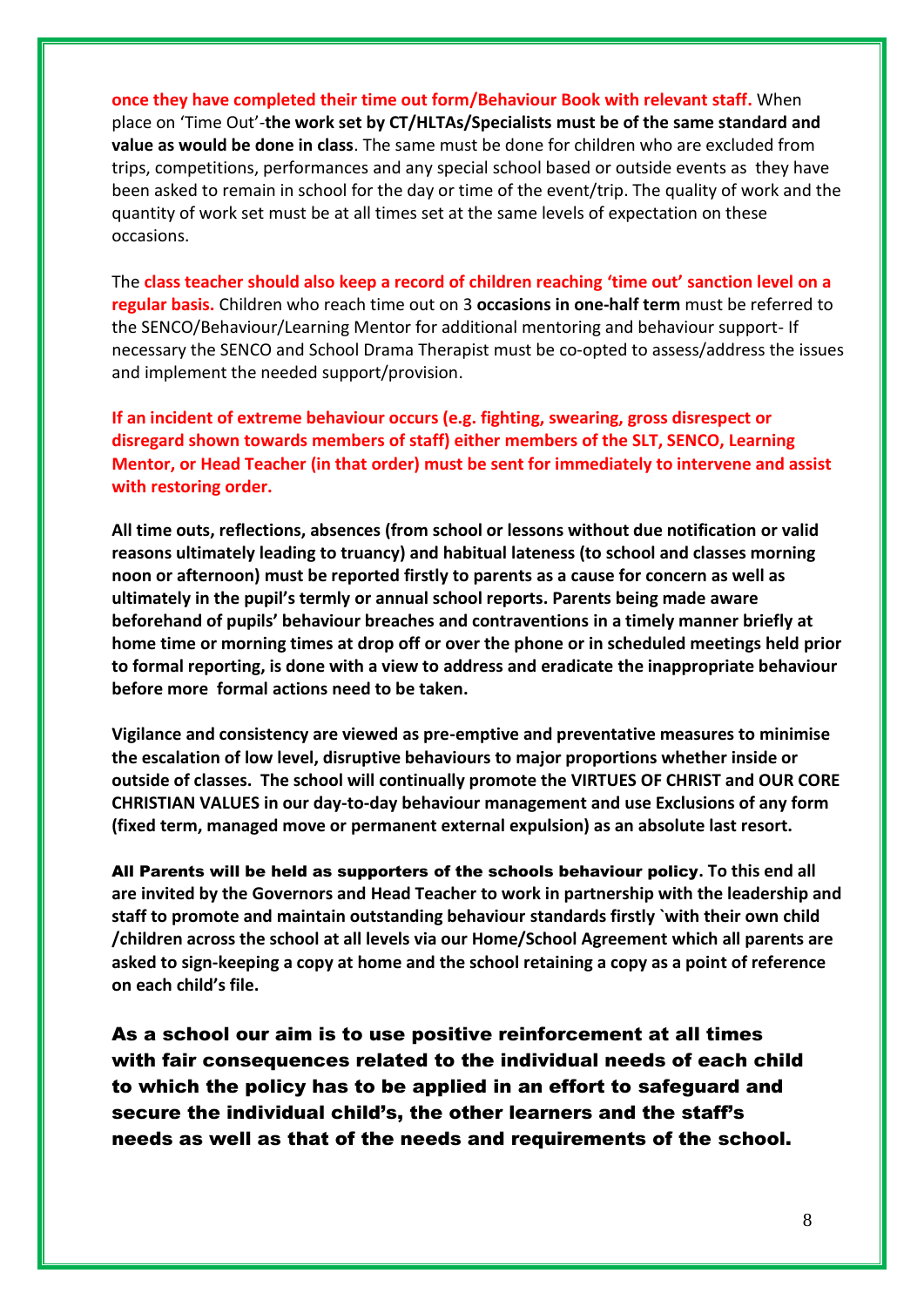## Promoting Positive Behaviour

## Creating A Supportive, Affirmative Learning Environment by:

- **Using positive, motivational language with all children for example:** e.g. 'Great to see you sharing with your classmates… well done!
- **Using positive body language with all children such as gestures, thumbs up, and lots of smiling and affirmative facial expressions**
- **Having an on-going positive reward system using stickers, points, and praise throughout the day for many reasons** e.g. Giving children stickers on their work to reward them for working well and producing good outcomes or giving a child points on the class/table or Dojo points chart
- **Focusing on and targeting specific behaviours that we as a staff have identified need modifying or reinforcing as well as rewarding positive things that have happened during the day. This happens daily at the start of the day**
- **Hosting achievement and award assemblies weekly on Fridays and have reward times in class daily/weekly/termly at an appropriate time.**
- **Teaching children the language of co-operation by working alongside them and modelling specific language at the tables daily:" may I have a pencil please?" once gotten...'thank you'**
- **Facilitating their interactions and modelling how they may to talk to their peers appropriately** e.g. Instruct the child to say; *'May I ride the bike after you please?'* as well as instructing the other child to say; '*Yes you may, in 5 minutes when I've finished you can have your turn'*
- **Allow children time to adjust/ facilitate what's going to happen next by giving 3-5 minute windows before an activity changes especially if the current activity is a fun one or one which has their full engagement e.g**. 'In 5 minutes it's going to be tidy up time' or 'In 5 minutes time it will be time for PE/Music/Writing etc.

## At St Antony's We Have Established That implementing and Sustaining Positive Behaviours Is Best Done Through Modelling Good Example:

When a pupil's behaviour is inappropriate staff will:

- **Model the desired behaviour** by working alongside a child, effectively demonstrating for them the appropriate behaviour or by highlighting or using other children's good example as a model
- **Continually Apply Praising Positive Behaviour** to effectively influence change in focus children's inappropriate and disruptive behaviour. For example staff will declare: 'I like the way the children sitting on that table are ready to learn, just look at their eyes so focused and ears alert- well done'

• **Use positive language** in response to redirect negative behaviour For example: Can you demonstrate how you could have answered instead of….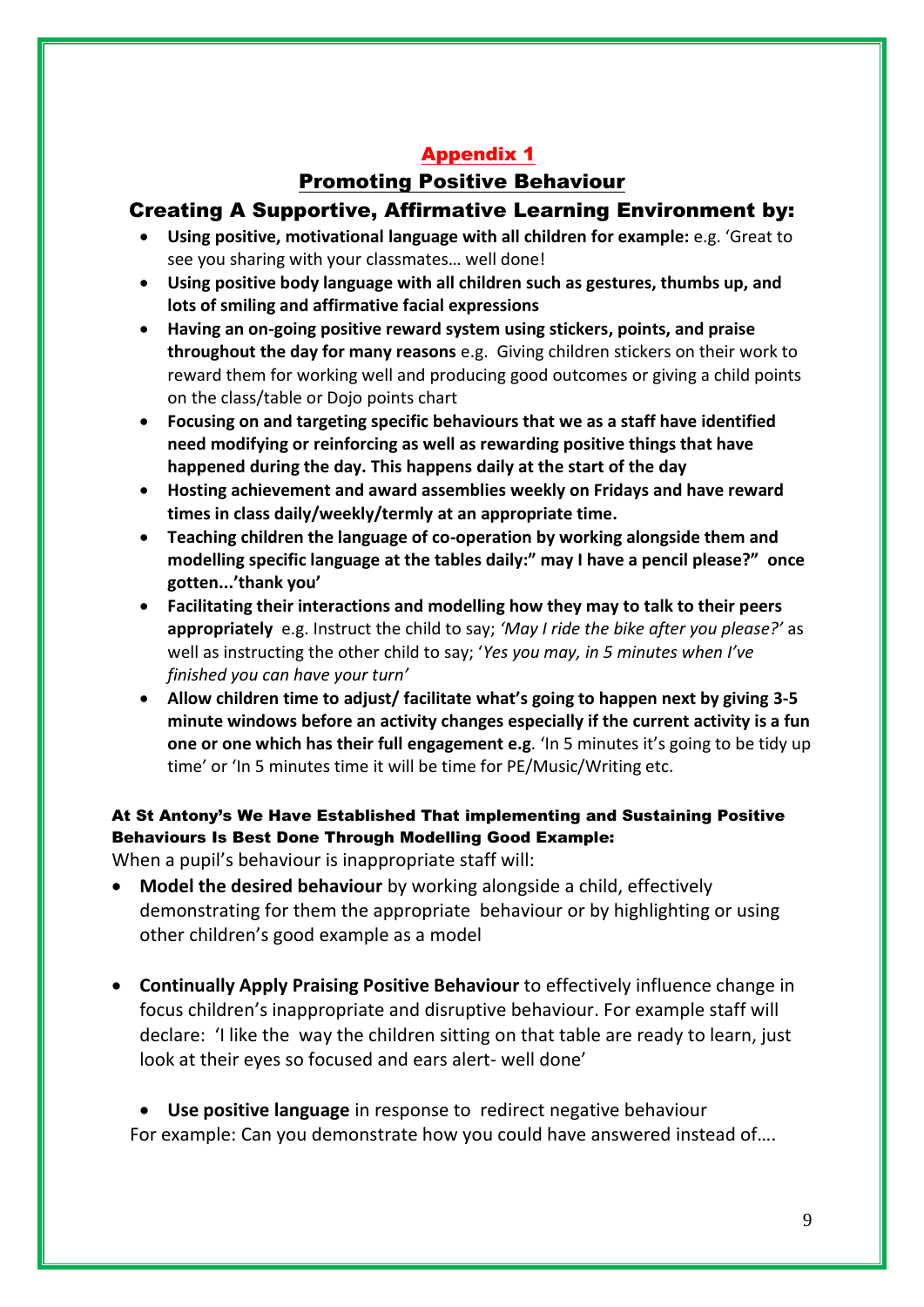#### Responsibilities In Relation To Mental Health and Wellbeing

#### **[https://www.gov.uk/government/publications/promoting-children-and-young-peoples](https://www.gov.uk/government/publications/promoting-children-and-young-peoples-emotional-health-and-wellbeing)[emotional-health-and-wellbeing](https://www.gov.uk/government/publications/promoting-children-and-young-peoples-emotional-health-and-wellbeing)**

St Antony's has an important role to play in supporting the mental health and wellbeing of our pupils and staff, by developing approaches tailored to the particular needs of the pupils which will assist them with settling into school routines and complying with procedures which will by extension enable staff to continually maintain their professionalism and be calm, composed and able to efficiently and effectively get on with their work on a daily basis. All schools are under a statutory duty to promote the welfare of their pupils, which includes: preventing impairment of children's health or development, and taking action to enable all children to have the best outcomes. Full details are set out in **Keeping Children Safe in Education (KCSIE) statutory guidance3 (reviewed 2021)-** which staff are required to be conversant and compliant with as this information forms part of their annual review or induction as new staff.

Central to developing pupils' and staff mental health and wellbeing our school engage staff and pupils in experiences, programmes and activities which enable all to be resilient, self- reflective, and empathetic- supporting good mental health and wellbeing. Our school promotes good mental health and wellbeing for all via our school's RE, SMSC, PSCHE and RSHE curriculum about forming and maintaining positive relationships with God and each other, ensuring self-care, selfesteem, mental and physical health which are important vehicles through which the philosophy of Healthy, Body, Mind and Spirit are taught.

St Antony's approach to good mental health and behaviour forms part of a consistent whole school approach to mental health and wellbeing. This involves providing a structured school environment with clear expectations of:

- **Positive Behaviour and Attitude** from all linked to our school's Golden Rules and Ethos
- **A willingness to make amends**, converse not confront and to seek help when needed
- **To apply the school's interventions** to secure restoration/balance using the following:

**1. Early intervention to identify issues and provide effective support is crucial** Here the school's role in supporting and promoting mental health and wellbeing can be summarised as taking the necessary steps to address the presenting problems.

**2. Prevention:** creating a safe and calm environment where mental health problems are less likely, improving the mental health and wellbeing of the whole school population, and equipping pupils and staff to be resilient so that they can manage the normal challenges of life effectively. This will include engaging pupils and staff in mental health and wellbeing activities through the curriculum and CPD reinforcing a positive ethos;

**3**. **Identification:** recognising deeper emerging issues as early and accurately as possible; 4. **Early support:** helping pupils and staff to access early support and interventions which are evidence based and to assist the pupil or staff to further

5. **Access specialist support as needed:** working effectively with external agencies to provide swift access or referrals to specialist support and treatment.

It is important to note that there is no requirement on schools by the DfE to have a standalone mental health policy, although some do choose to. However, schools are required to produce (and in some cases publish online) a range of policies which can be used to promote and support mental health and wellbeing, either as a statutory requirement or in line with good practice as recommended by the DfE. These policies need to be consistent with schools' duties under the Equality Act 2010.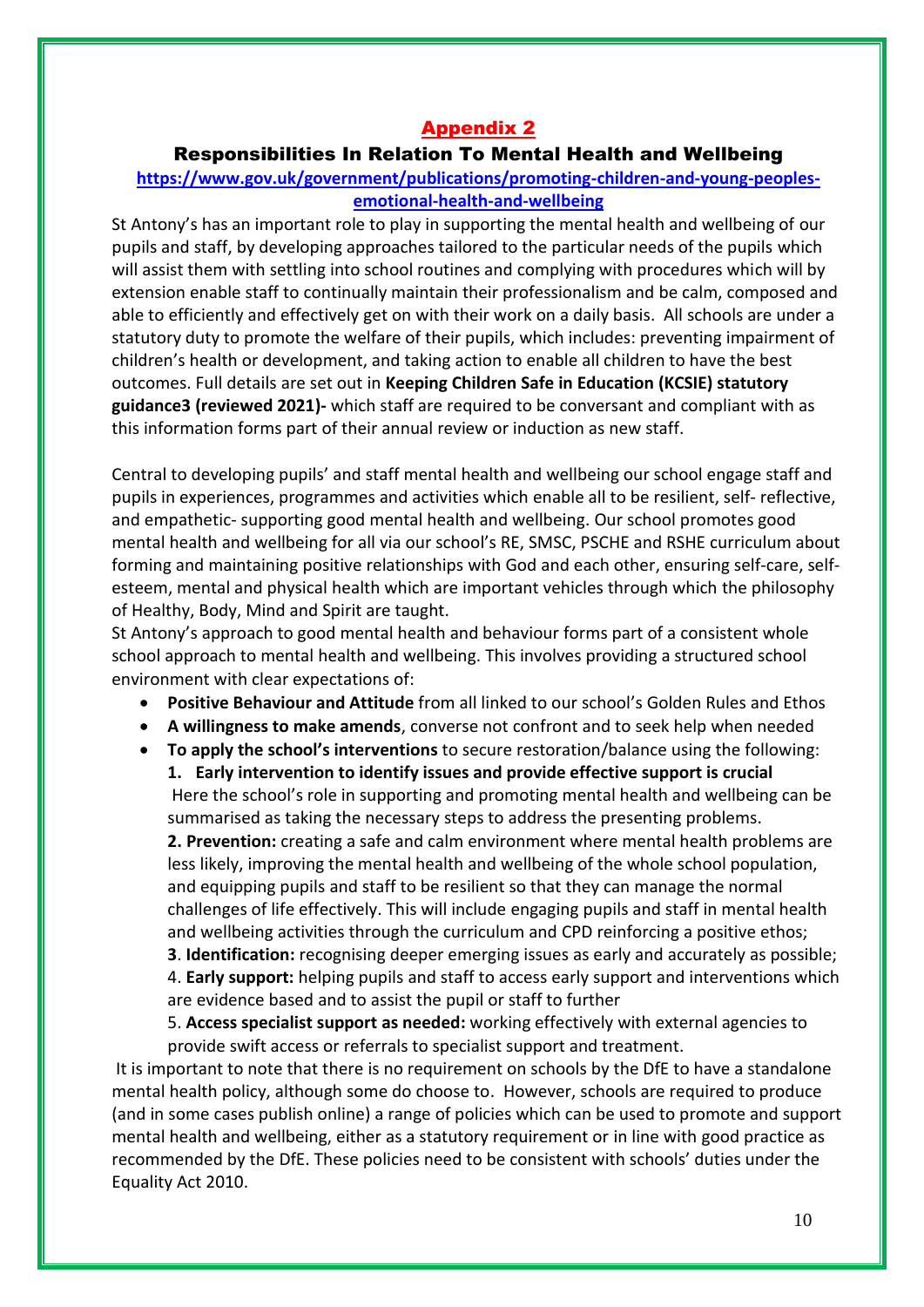## Using Positive Handling Addressing Pupils Posing A Danger To Themselves or Others**:**

**If the need arises and it becomes necessary to apply Positive Handling to a pupil who is being violent, throwing a tantrum or presenting with seriously inappropriate behaviours such as displaying: refusal, defiant, confrontational, oppositional, intimidating and disrespectful behaviours- staff are encouraged to follow the school's positive handling policy and procedures as shared and modelled /demonstrated in our whole staff insets annually as part of staff induction by the SENCO, School Therapist and Inclusion Team.** 

**It is always advised to get another adult's support if the need for calming a child (who is throwing a tantrum, being aggressive, resistant, violent and disruptive-is posing possible harm to self or others) arises. Those to contact in this case are:** 

**Miss Baptiste (SENCO) Mr Clinton Hodges (KS2) Miss Robinson (KS1) Miss Julina Johnrose (KS1) Ms Kristina Setakauske (KS1) Miss Charlemagne (EYFS)** 

#### Alternatives to Physical Controls:

**Before any physical intervention is used other strategies must be used to try to defuse the situation first and positive handling used only when absolutely necessary. The following strategies must be considered to help pre-empt any difficult and violent situations:** 

- **Change the environment Alter routines as appropriate to the situation**
- **Focus on diversion, reassurance and communication Involve parents/carers**
- **Rewarding progress (**you're really doing well keep it up….You've made the right decisions…)
- **Addressing key behavioural difficulty and identifying the behaviour we want to see**

**Staff may choose not to make a physical intervention but still take effective action to reduce risks. They are advised to:**

**• Show care and concern by acknowledging unacceptable behaviour and requesting alternatives using negotiation and reason e.g. 'I have seen you make a better choices'**

- **Give clear directions for pupils to stop. Remind them about rules and likely outcomes.**
- **Remove an audience to deescalate the situation or remove vulnerable pupils for safety**
- **Make the environment safer by moving furniture and removing objects which could be used as weapons while calming the child and encouraging them to listen to advice.**
- **Use positive touch to guide /escort/re-direct pupils to somewhere less pressured.**
- **Ensure that colleagues are alerted to what is happening and secure help from SLT/HT.**

#### Pre-emptive actions to avoid an incident:

**• Use a calm voice • Use humour • Use expectation reminders (we always) •Use reassurance** (I know you can…) **• Listening to the child • Offer withdrawal**

**• Change the member of staff dealing with the situation • Involve senior staff /SLT/HT When faced with any child who has lost control, is angry and highly distressed staff members must remain calm and under control and try to stabilise the situation to prevent it from escalating. Every effort must be taken to diffuse the situation to prevent the child from becoming more aggressive and a danger to self or others including staff.** 

**The Governors and SLT expect all staff to use and apply the behaviour policy consistently and rigorously in all situations warranting it within or outside of class for the health safety and safeguarding of all children and staff.**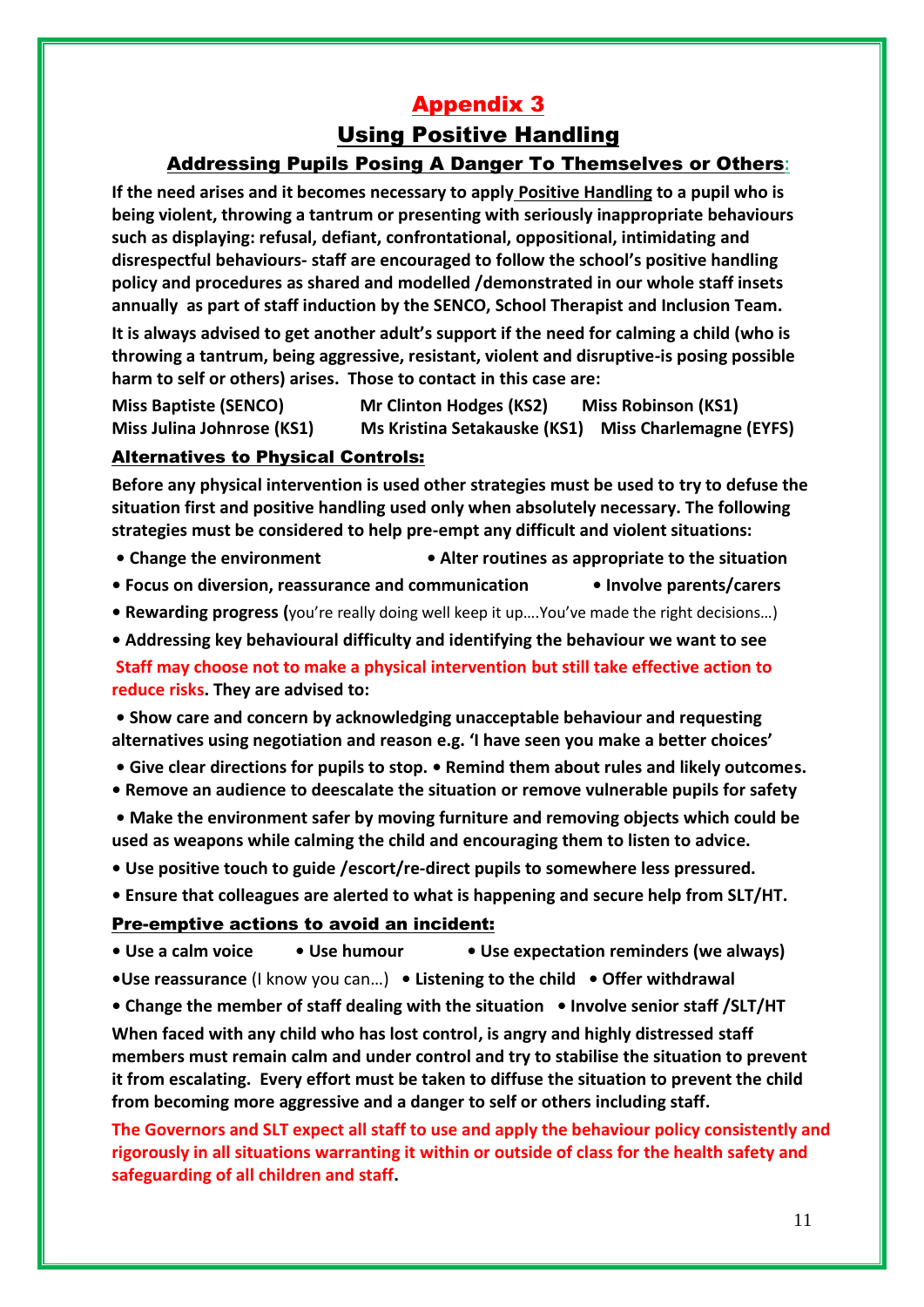## Addendum to the Behaviour Policy Due To Covid-19

This addition to the School's Behaviour Management Policy was compiled to Promote Positive Behaviour in practice based on the Government Guidelines for pupils and staff in light of the impact of the COVID-19 Pandemic on school operations and children and staff well-Being.

ALL pupils and staff returning to school in September 2021 will be expected to meet additional expectations for behaviour as part of the school's '**Promoting Positive Behaviour Policy'** during this period. All stakeholders including parents are expected to observe the COVID-SECURE PROTOCLS instituted to safeguard the safety and security of all.

Drop Off and Pick up Expectations for September 2021 (Autumn Term) onwards: To ensure to a safe and efficient arrival to and departure from school daily all Parents and Pupils must adhere to the follow: **All parents are expected to wear a mask to do pick- ups/drop offs.**

Daily Arrivals: Parents Required to Stop, Drop & Go while socially distancing

| <b>Specified Group/Key Stage/Cohorts</b>    | <b>Entrance</b>                           | <b>Time</b> |
|---------------------------------------------|-------------------------------------------|-------------|
| <b>Breakfast Club Children Only</b>         | KS2 Play Ground Entrance only             | 8am Sharp   |
| Years 3, 4, 5, 6 (all KS 2 children only)   | KS2 Play Ground Entrance only             | 8:45 am     |
| Years 1 & 2 (all KS1 children only)         | KS1 Play Ground Entrance only             | 8:45 am     |
| <b>Reception (Peach and Cherry Classes)</b> | St Antony's Road Reception Entrance only  | 8:45 am     |
| <b>Nursery (Pear and Plum Classes)</b>      | St Antony's Road Nursery Entrance<br>only | 8:45 am     |
| Viridis (2 Year Old Provision)              | Upton Avenue Entrance Only                | 8:45 am     |

**On arrival all pupils are required to enter on their own as parents leave allowing the one way in system to flow freely. Children will have their temperature checked and hands sanitised as they make their way in as directed by the staff in charge at the gates to their classrooms. This will take place with pupils and parents adhering to the 2 metre/ 6 feet social distancing rule as much as is practicable. Parents are asked NOT TO assemble by the gates or enter the school grounds. All are asked to leave while continuing to adhere to social distancing measures.**

### Daily Departures: Parents Are Required to Stop, Pick-up and Go

| <b>Specified Group/Key Stage/Cohorts</b>    | <b>Entrance</b>                      | <b>Time</b> |
|---------------------------------------------|--------------------------------------|-------------|
| Years 3, 4, 5, 6 (all KS 2 children only)   | KS2 Play Ground Exit only            | 3pm-3:15 pm |
| Years 1 & 2 (all KS1 children only)         | KS1 Play Ground Exit only            | 3pm-3:15 pm |
| <b>Reception (Peach and Cherry Classes)</b> | St Antony's Road Reception Exit only | $3:15$ pm   |
| <b>Nursery (Pear and Plum Classes)</b>      | St Antony's Road Nursery Exit only   | $3:15$ pm   |
| Viridis (2 Year Old Provision)              | Upton Avenue Exit Only               | $3:15$ pm   |

**At the end of the school day all pupils are required to leave as directed by staff via the same gates they entered through on their own as parents collect them by the relevant gates. In KS1 and EYFS staff will have the children ready to leave as their parents arrive. In KS2 classes will line up on the playground socially distanced in their individual class bubbles; as staff direct them to leave upon their parents' arrival allowing the one way in/out system to flow freely for departures.**

Caution**: Any child found to be running a high fever or a persistent cough or having respiratory distress will be asked to go home immediately if this is evident at arrival time or becomes evident during the day. Anyone (pupil or staff) showing symptoms of COVID-19 or**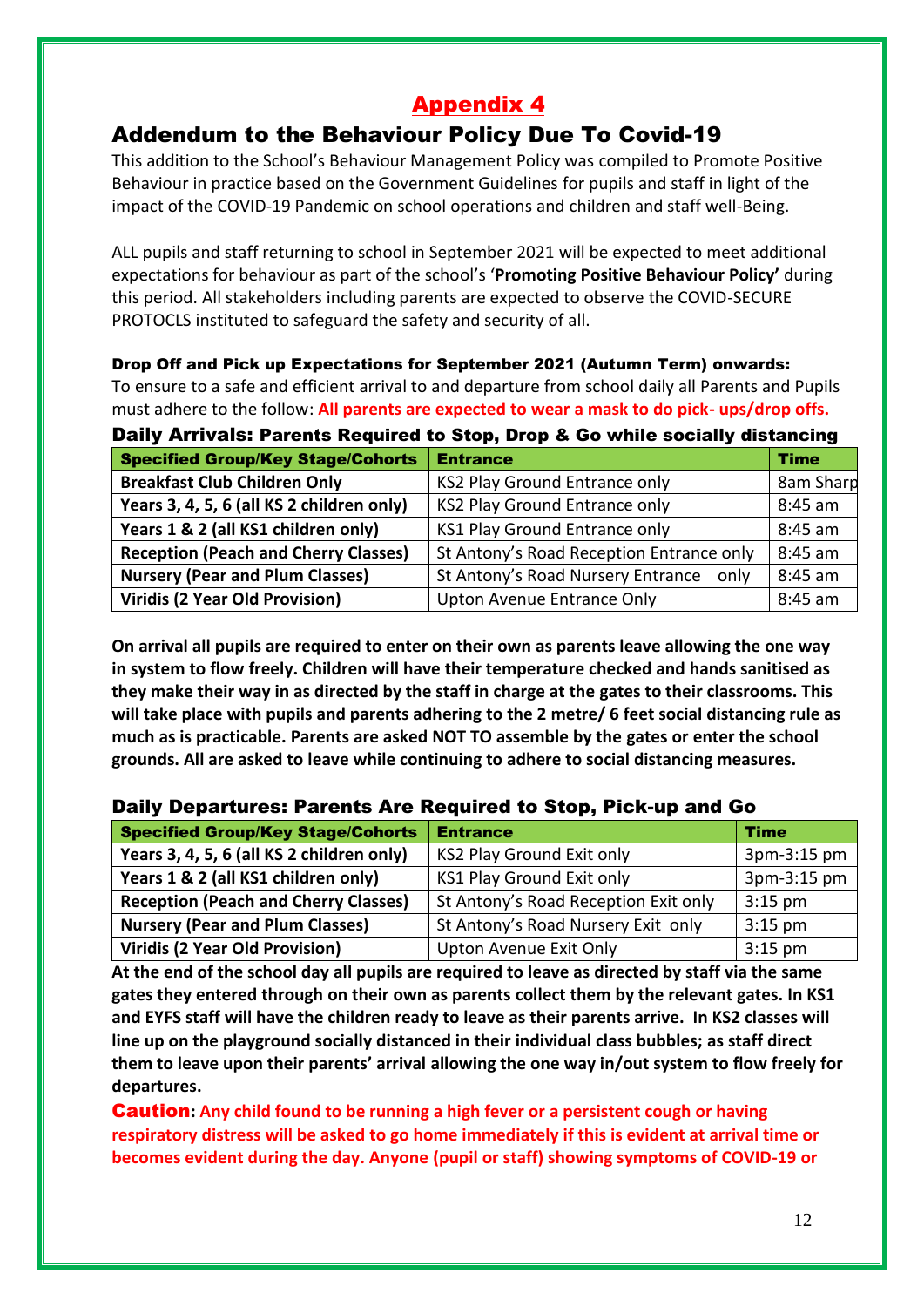**any other contagious condition will be sent home immediately and must not return until they have tested negative for COVID-19 or produces a Doctor note giving them the 'all clear'.**

### Hand Washing and Good Respiratory and Hygiene Practice

**All pupils and staff MUST follow the school's expectations for hand washing and good respiratory hygiene daily throughout the pandemic and sustained after the fact.**

#### Pupils must:

**Sanitise their hands upon entry to school daily and have their temperature taken**

•**Wash their hands thoroughly for at least 20 seconds** at regular intervals daily, with running water and soap, and dry them thoroughly

• **Wash their hands before re-entering their classrooms** after lessons where equipment has been used such as PE, Art & DT, Music, before and after serving/eating morning/afternoon snacks in EYFS, before and after lunch, after all break times

• **Make every effort NOT to touch their mouth, eyes and nose** 

• **Ensure they practice good respiratory hygiene** and follow the **'catch it, bin it, kill it'** approach • **Wash their hands immediately after sneezing or coughing**, and disposed of any paper tissues in a lidded rubbish bins in each classroom, common area (hall, staff room and toilets)

• **Use a tissue or elbow to cough or sneeze** and use bins for tissue waste **('catch it, bin it, kill it')**

• **Visit the medical/first aid room when instructed if presenting with a persistent cough or any of the other main symptoms of COVID-19**. Any concerns with medical needs – Designated First Aid Staff in each Cohort will collect and escort any child displaying symptoms to be isolated in the medical room until collected by parents.

- **Pupils' lap tops and other equipment will be sanitised/ disinfected after each use** and as much as possible children will use the same device everyday (labelled)
- **Use of other equipment (for PE, Art & DT) around the school will be limited to individual pieces of equipment as much as is practical** will be cleaned and sanitised at the end of each session with individual bubble groups
- **Wear their PE Kits to school to prevent the storage of additional clothing and bags in school**

## All Staff Must:

•**Use an alcohol based sanitiser (ideally 70%) upon entry to and when exiting** from the school daily, ensuring that all parts of the hands are cleaned

**Have their temperature taken** upon entry and exiting the school daily

•**Wash their hands thoroughly for at least 20 seconds** at regular intervals daily, with running water and soap, and dry them thoroughly

• **Make every effort NOT to touch their mouth, eyes and nose** 

• **Ensure they practice good respiratory hygiene** and follow the **'catch it, bin it, kill it'** approach

• **Wash their hands immediately after sneezing or coughing,** and dispose of any paper tissues in lidded rubbish bins in each classroom, office, hall, staffroom and toilets.

- **Wear appropriate PPE provided to conduct First Aid or Intimate Care duties** : Masks, shields, aprons (plastic over cloth) and gloves then dispose of gloves and disposable aprons in specially designated bins with lids
- **Follow the directives of the COVID-SECURE signage posted** within and around the school both internally and externally
- **Use and apply the** Visitors Risk Assessment **as appropriate and needed**
- **Use and apply the details as outlined in the school's** Risk Assessment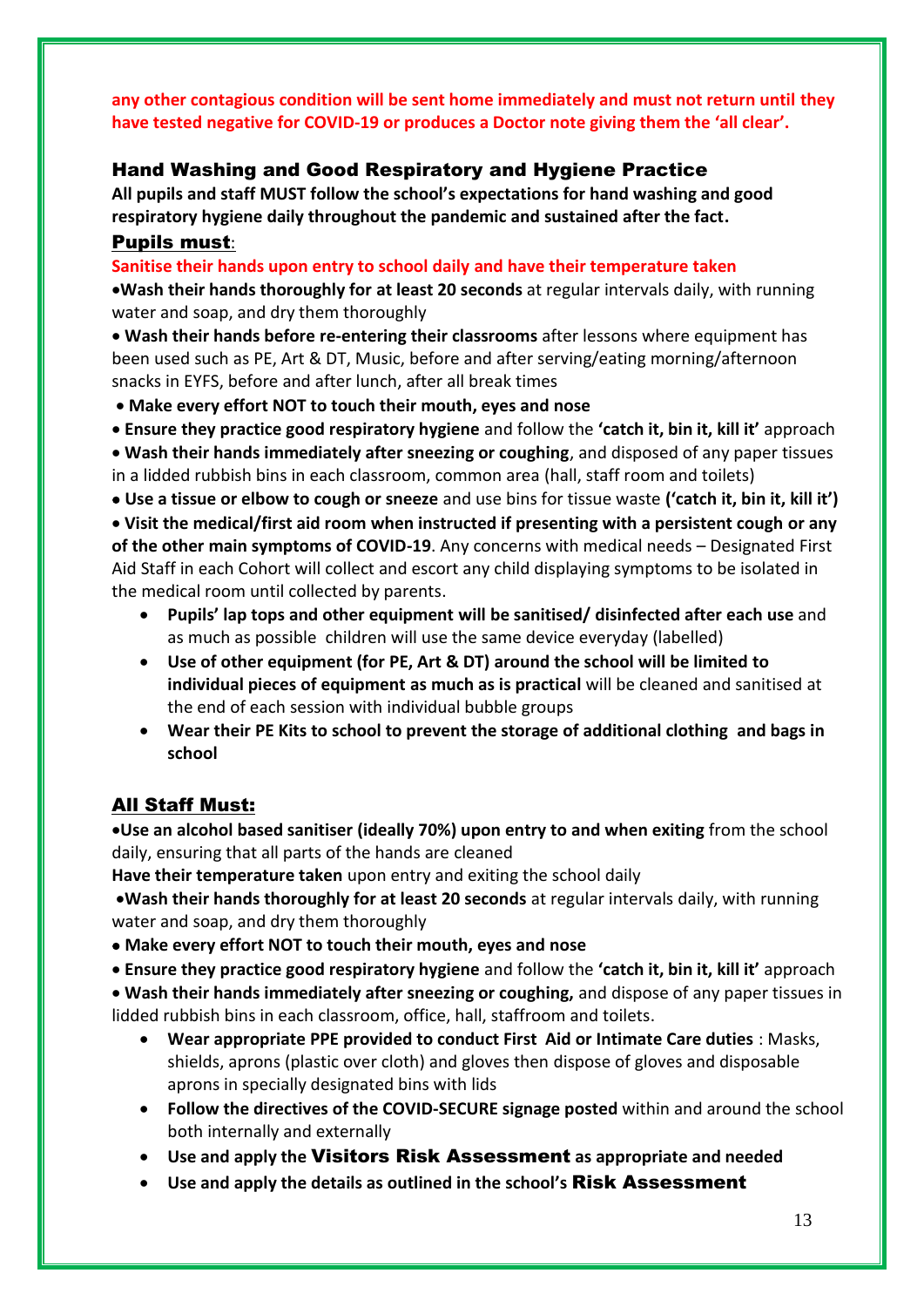## Cleaning, Mid-Day and Site Staff Must do as all staff are expected to outlined prior as well as

•**Wear appropriate PPE** supplied as needed for conducting all their daily range of duties **Use alcohol based sanitiser upon entry to and exit from the school**, ensuring that all parts of the hands are covered, regularly throughout the school day

• **Wipe down, clean and sanitise all surfaces and regularly used equipment** with recommended disinfectant at regular intervals daily at least X4 or as needed/directed

• **Use specified disinfectants and bleach based cleaning agents to deep clean the toilets and all surfaces within** at regular intervals during the day at least X4 daily or as needed: before school, after breaks, after lunch and after school

- **Ensure they practice good respiratory hygiene** and follow the **'catch it, bin it, kill it'** approach by using a tissue or elbow to cough or sneeze and use lidded bins for tissue waste
- **Dispose of PPE in double bagged refuse disposal** at the end of each day
- **Ensure that they DEEP CLEAN any classroom or area that has been exposed to any child or member of staff with COVID-19 after same has been sent home or their class 'bubble has been burst.'** The medical room and any other holding area such as Ebony Room must be deep cleaned on a daily basis with all areas properly disinfected and sanitised.
- **Ensure all protocols for Health and Safety are fully and strictly adhered to**

## Practicing Social Distancing: Before, During and After Lessons, Break and Lunch Times Using The Bubble Group System:

All classes will become established Bubble Groups within their Cohort Bubble Groups for operational purposes in line with the schools COVID-19 procedures

[https://www.gov.uk/government/publications/actions-for-schools-during-the-coronavirus](https://www.gov.uk/government/publications/actions-for-schools-during-the-coronavirus-outbreak/guidance-for-full-opening-schools)[outbreak/guidance-for-full-opening-schools](https://www.gov.uk/government/publications/actions-for-schools-during-the-coronavirus-outbreak/guidance-for-full-opening-schools)

#### **All pupils MUST follow the school's expectations regarding social distancing at all times** Pupils must:

• **Only socialise within their own bubble group** to ensure that the contact they have is limited to their Class/Cohort Bubble Group which will remain constant

• **Follow school guidelines on designated play areas at** lunchtimes, PE and Music areas, and classroom teaching areas

• **Understand where their designated areas are during break and lunch** and remain within the specified boundaries- following the expectations set out by staff on duty

#### Moving Around the School

**When moving around the school pupils MUST follow staff instructions and directives and should practice:**

• The 1m+ social distancing rules for entering and leaving the school, classroom, dinner hall, PE and other out of class activities as well as when using the toilets as much as is practicable. Moving around the school will be strictly monitored by staff working with pupils at any given time whether on a 1to1, small group or whole class basis. Due to the limitations in the school's physical structure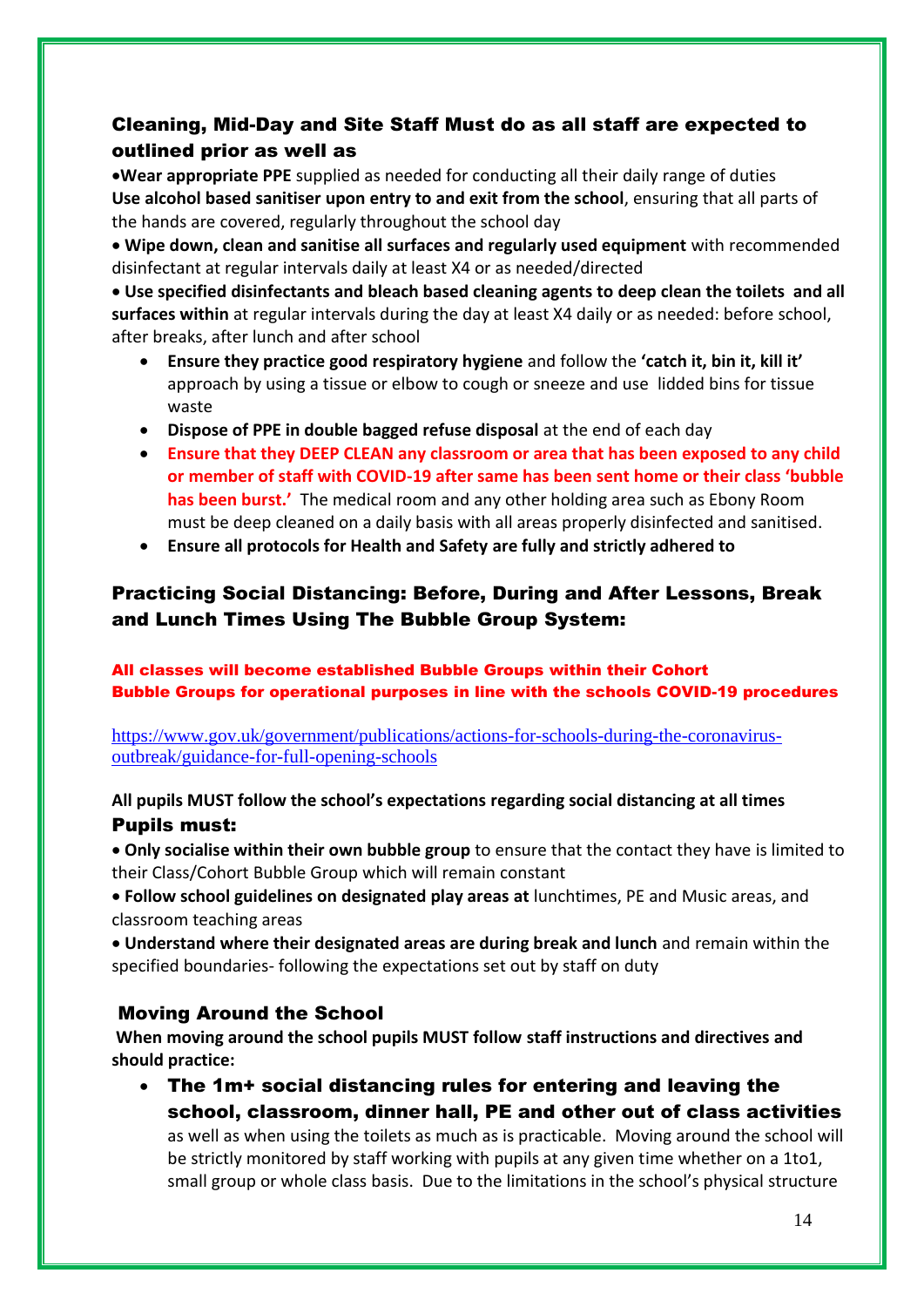at times it may be difficult to maintain the 1m+ rule as staff and children move around, however if classes stick to their bubble groups strictly and apply all other mitigating procedures (hand washing/sanitising, Catch it! Bin it, Kill it!" playing and eating in their bubbles etc. all should be safe and in compliance).

#### Pupils must:

• **Enter and leave classroom in the order set out by their classroom teacher** to allow for social distancing as much as is practicable

• **Follow staff instructions and strictly use only agreed entrances and exits for direction of travel around the school** and to and from common areas such as the hall, PE Lessons and Break and Lunch time Play

• **Enter and leave buildings at the designated entry and exit points to maintain social distancing**

• **Maintain social distancing when lining up for class in the morning, after break and lunch times as well as at the end of day**.

**Stick to their designated area of the school's playground at break and lunch**

• **Sit facing forward to minimise face to face orientation in classes** -staff to organise classroom furniture to facilitate this

#### Staff Operating Across Bubble Groups:

**Quote from Government Guidance for Full Opening of Schools 2021:**

*'All teachers and other staff can operate across different classes and year groups in order to facilitate the delivery of the school timetable. Where staff need to move between classes and year groups, they should try and keep their distance from pupils and other staff as much as they can, ideally 2 metres from other adults. It is recognised that distancing is not likely to be possible with younger children -teachers in primary schools can still work across groups if that is needed to enable a full educational offer'.*

## Staff or Pupils Feeling Unwell or Displaying Symptoms of COVID-19 or other Contagious Diseases

**If a pupil or member of staff feels unwell or thinks they are experiencing symptoms of coronavirus, either in school or at home, they must do the following:** 

• **Before coming to school Staff and pupils feeling unwell and suspecting or experiencing symptoms of Coronavirus-must remain at home call 111-NHS and seek advice then go to be tested and isolate for the recommended days and only return to school when tested negative**

**If after arriving home from school, staff or pupils feel unwell and suspect Coronavirus pupils must tell their parents and staff must report same to school. All should call 111-NHS for advice and isolate for the recommended period then once the isolation period is over get tested negative before returning to school.**